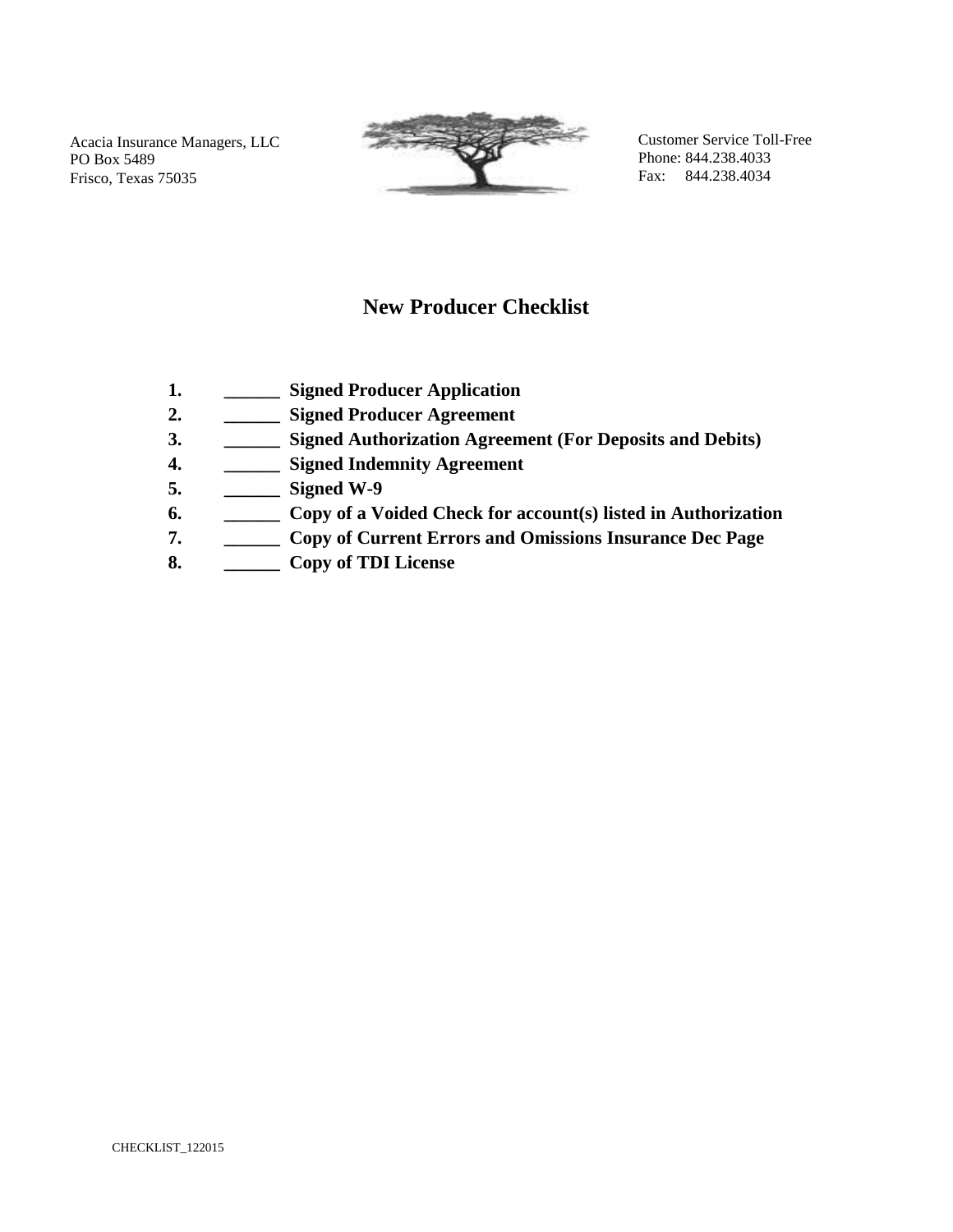

Customer Service Toll-Free Phone: 844.238.4033 Fax: 844.238.4034

### **Producer Application**

| <b>Agency Name</b>         |                 |             |               |                           |  |
|----------------------------|-----------------|-------------|---------------|---------------------------|--|
| <b>Street Address</b>      |                 |             |               |                           |  |
| <b>Mailing Address</b>     |                 |             |               |                           |  |
| Telephone                  |                 |             |               |                           |  |
| Fax Number                 |                 |             |               |                           |  |
| Email(s)                   |                 |             |               |                           |  |
| Agency website             |                 |             |               |                           |  |
| Year Established           |                 |             |               |                           |  |
| Agency Type                | Sole Proprietor | Partnership |               | Corporation<br><b>LLC</b> |  |
| Owner #1 Name              |                 |             |               |                           |  |
| Owner #1 DOB               |                 |             |               |                           |  |
| Owner #1 SSN               |                 |             |               |                           |  |
| Owner #2 Name              |                 |             |               |                           |  |
| Owner #2 DOB               |                 |             |               |                           |  |
| <b>Office Manager</b>      | Name:           |             | Phone Number: |                           |  |
| #1 Auto Company            |                 |             | #1 HO Company |                           |  |
| #2 Auto Company            |                 |             | #2 HO Company |                           |  |
| #3 Auto Company            |                 |             | #3 HO Company |                           |  |
| #4 Auto Company            |                 |             | #4 HO Company |                           |  |
| #5 Auto Company            |                 |             | #5 HO Company |                           |  |
| <b>Comparative Rater</b>   | <b>ITC</b>      | Quick Quote | EZ Lynx       | Do Not Use                |  |
| Location #2 Address        |                 |             |               |                           |  |
| Phone/Fax/Email            |                 |             |               |                           |  |
| <b>Location #3 Address</b> |                 |             |               |                           |  |
| Phone/Fax/Email            |                 |             |               |                           |  |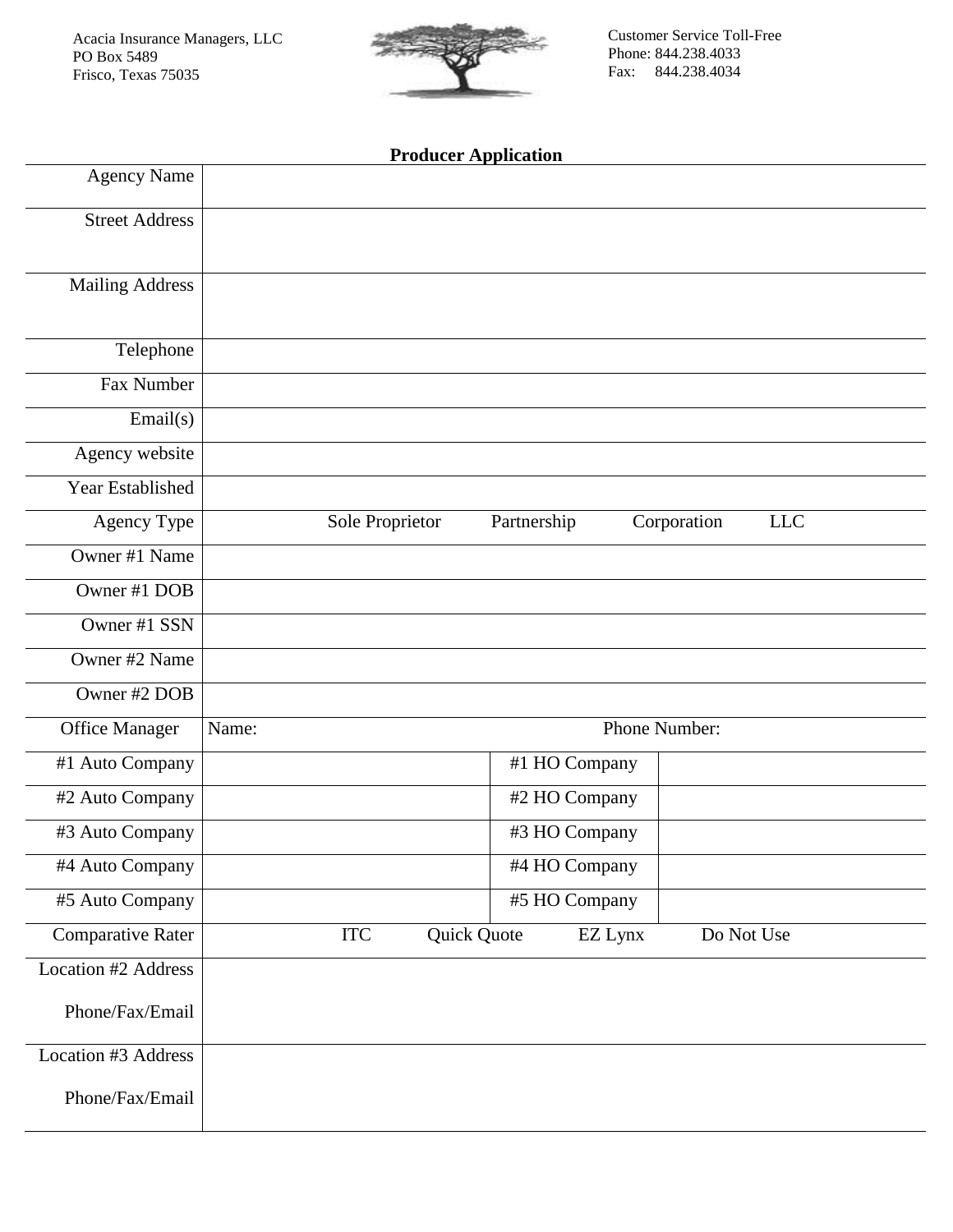| Has the agency or any partner, shareholder or principal<br>of agency ever declared bankruptcy?                                                           | No             | Yes |
|----------------------------------------------------------------------------------------------------------------------------------------------------------|----------------|-----|
| Has the agency had any company appointments<br>terminated within the last twelve (12) months?                                                            | N <sub>0</sub> | Yes |
| Does the agency owe return commissions to any carrier<br>that is more than thirty (30) days overdue?                                                     | N <sub>o</sub> | Yes |
| Has the agency, or any shareholder, partner, or principal<br>of agency ever been convicted of a felony?                                                  |                |     |
| Has the agency, or any shareholder, partner or principal<br>thereof ever been known by, used, or conducted<br>business/bank accounts in any other name?  | No             | Yes |
| Has the agency or any shareholder partner or principal<br>thereof ever been refused an insurance license in any<br>state?                                | No             | Yes |
| Has the agency or any shareholder partner or principal<br>thereof ever been subject to discipline and/or<br>investigated by the Department of Insurance? | No             | Yes |
| Does agency engage in any business other than<br>insurance?                                                                                              | No             | Yes |
| Has the agency ever had an E&O claim?                                                                                                                    | No             | Yes |

I, the undersigned agency principal, understand that **Acacia Insurance Managers, LLC** may at their discretion request credit, financial, and/or background information on the agency necessary to establish our agency appointment. I agree that upon request, I will furnish any release of information authorization necessary to obtain such information.

I further understand that only the agency listed on this application will be permitted to represent **Acacia Insurance Managers, LLC** and that agency does not have the option to submit business until it receives confirmation of appointment.

 **\_\_\_\_\_\_\_\_\_\_\_\_\_\_\_\_\_\_\_\_\_\_\_\_\_\_\_\_ \_\_\_\_\_\_\_\_\_\_\_\_\_\_\_\_\_\_\_\_\_\_\_\_**

 **\_\_\_\_\_\_\_\_\_\_\_\_\_\_\_\_\_\_\_\_\_\_\_\_\_\_\_\_ \_\_\_\_\_\_\_\_\_\_\_\_\_\_\_\_\_\_\_\_\_\_\_\_**

 **Agent/Principal Signature Date**

 **\_\_\_\_\_\_\_\_\_\_\_\_\_\_\_\_\_\_\_\_\_\_\_\_\_\_\_\_**

 **Printed Name (Agent/Principal)**

 **Authorized Company Signature Date**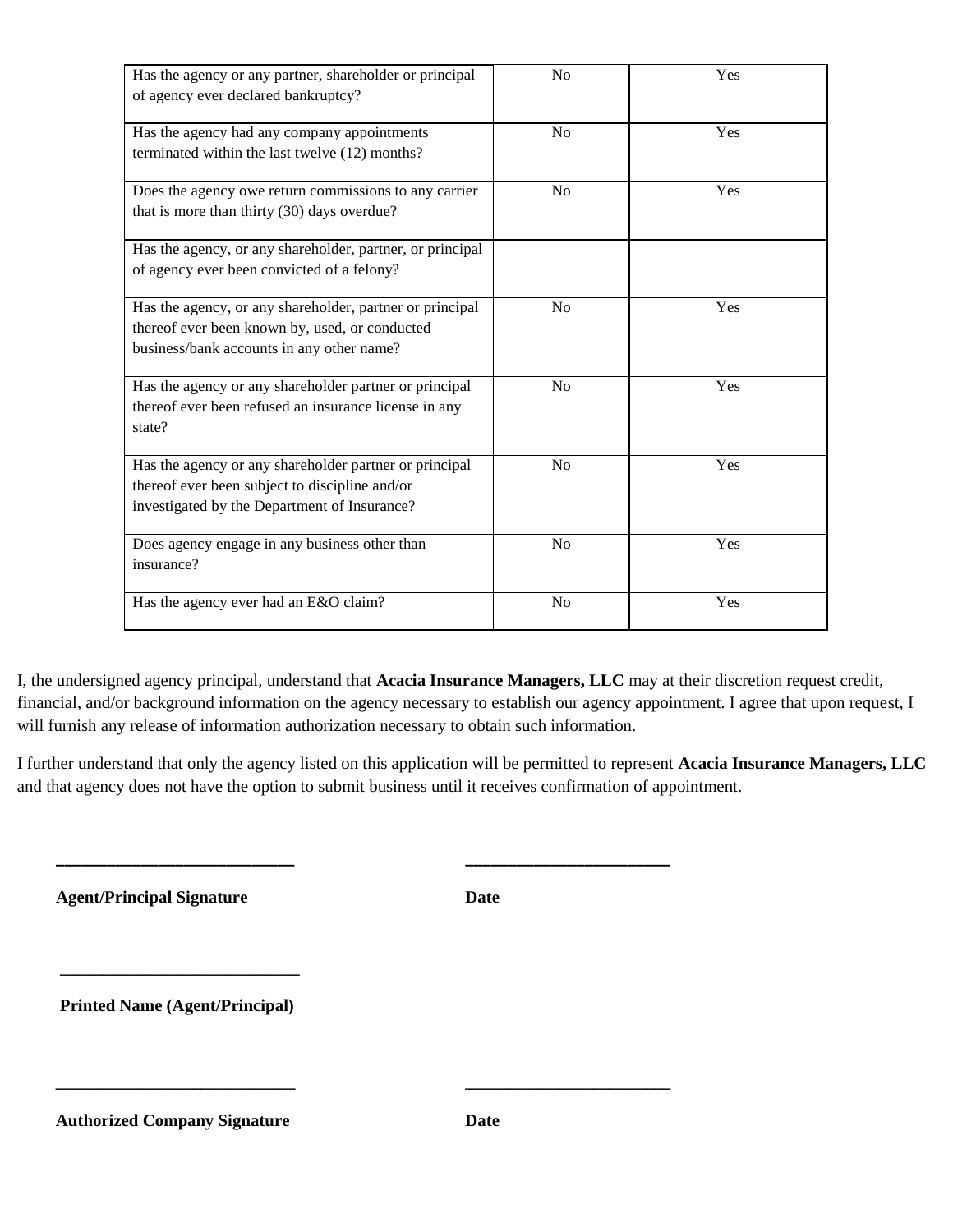

**Acacia Insurance Managers, LLC**

Authorized Agreement for Direct Deposits of Commissions and ACH Debits

| Institution (Bank) listed below:                            | I authorize Acacia Insurance Managers, LLC to deduct funds from my account at the Financial                                                                                                                                    |
|-------------------------------------------------------------|--------------------------------------------------------------------------------------------------------------------------------------------------------------------------------------------------------------------------------|
|                                                             |                                                                                                                                                                                                                                |
|                                                             | I authorize Acacia Insurance Managers, LLC to sweep funds from:                                                                                                                                                                |
|                                                             |                                                                                                                                                                                                                                |
|                                                             | I authorize Acacia Insurance Managers, LLC to deposit agency commissions to:                                                                                                                                                   |
|                                                             |                                                                                                                                                                                                                                |
| LLC and the depository reasonable opportunity to act on it. | This authority is to remain in effect until Acacia Insurance Managers, LLC has received written notification<br>from me (or either of us) of its termination in such time and manner as to afford Acacia Insurance Mangers,    |
|                                                             |                                                                                                                                                                                                                                |
|                                                             | Authorized Printed Name: 1997 March 1997 March 1997 March 1997 March 1997 March 1997 March 1997 March 1997 March 1997 March 1997 March 1997 March 1997 March 1997 March 1997 March 1997 March 1997 March 1997 March 1997 March |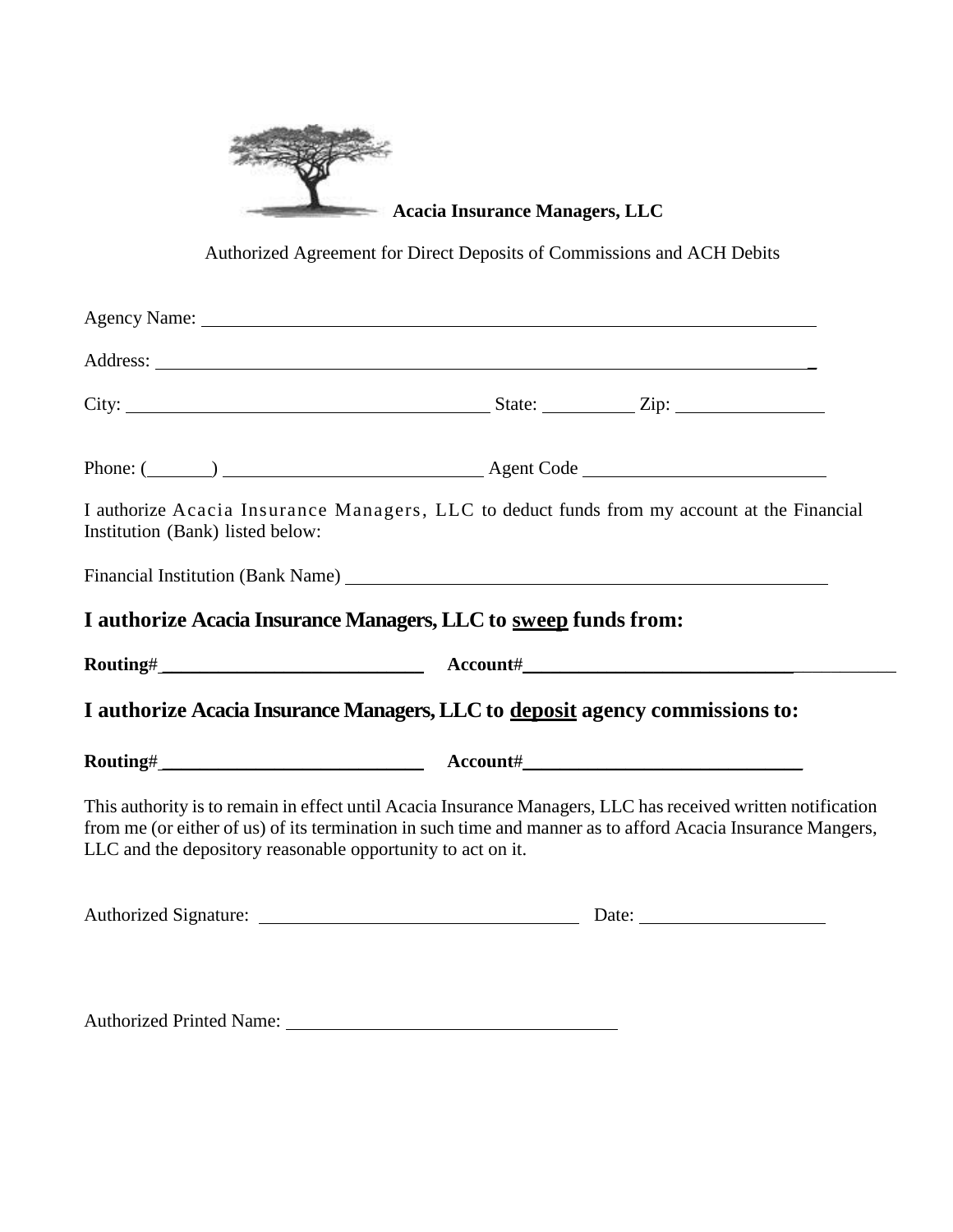# **ACACIA INSURANCE MANAGERS, LLC PRODUCER AGREEMENT**

- 1. Parties to this Agreement are (hereinafter sometimes referred to as "Producer") and Acacia Insurance Managers, LLC (hereinafter sometimes referred to as "Company")
- 2. The effective date of this Agreement is .
- 3. Purpose of Agreement: The purpose of this Agreement is to state the exclusive terms and conditions under which Producer shall act as an independent broker in the solicitation and servicing of contracts of insurance, including binders, policies, amendments and endorsements, and applications, (altogether referred to in this Agreement as "Policy" or "Policies").
- 4. Authority of Producer:
	- (a) Company shall be the sole judge of the acceptance or rejection of any risk and shall incur no liability for failure to place any risk.
	- (b) Producer has no power hereunder to bind insurance risks, but only to submit applications for such risks to the Company. No coverage shall be in effect on any such application unless and until accepted by Company in writing.
	- (c) Producer shall have full power to:
		- (1) Submit applications for insurance covering only such classes of risks and in such amounts as Company may so authorize Producer to write; and
		- (2) Collect premiums from insureds or applicants for insurance submitted by Producer for Company. Producer shall hold said premiums in trust for Company until remitted to Company and shall be considered Company's fiduciary.

Producer shall promptly forward to the Company all pertinent information pertaining to any application or policy in force, as well as all evidences of intent to insure or to modify existing policies, as directed by the Company. Producer shall retain originals of any information regarding any application or policy in force not provided to the Company for the full duration required by law but not less than five (5) years, and will make such originals available to the Company following twenty-four hours advance notice. Producer's duties under this Section shall survive termination of this Agreement.

- (d) Producer shall have no authority to extend the time for payment of premium, or to change, alter, vary or waive any of the terms, requirements, or conditions contained in any application, policy or guideline as provided by the Company.
- (e) Unless authorized in writing by Company to deduct commissions, Producer shall be liable to Company for all gross premiums and fees due upon Policies, whether new, renewal or endorsement, issued by Company in connection with risks submitted by Producer.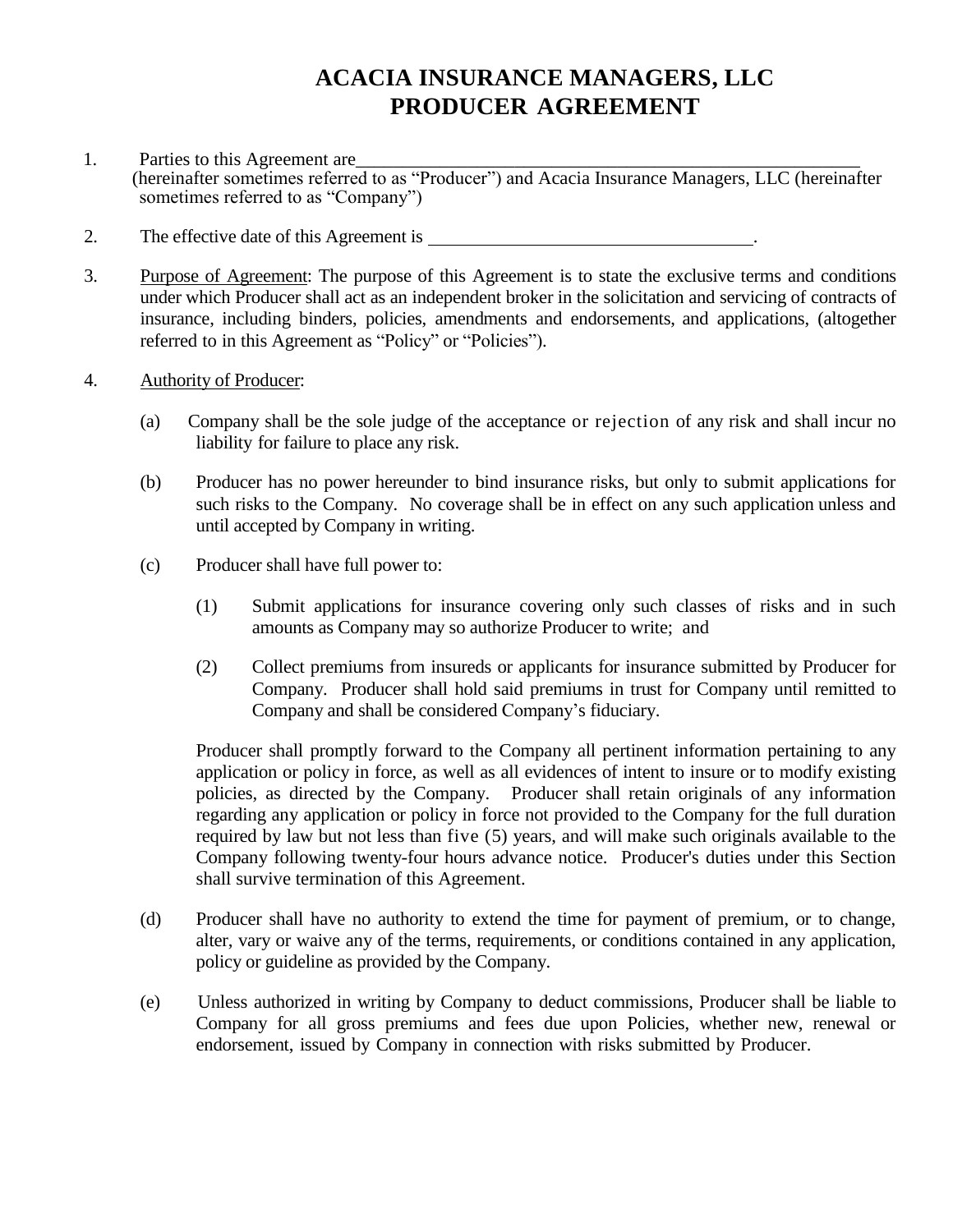(f) Producer has no authority to enter into any agreement with a premium finance company, to enter into any premium finance agreement or to receive notices of premium financing or the proceeds of premium financing for Policies issued or to be issued by Company unless such authority is first extended to Producer by Company in writing.

#### 5. Premiums and Commissions:

- (a) It is expressly agreed and understood that all premiums collected by Producer are trust funds and property of the Company and that Producer is acting as fiduciary under this Agreement. Such funds shall not be used by Producer for any personal or business purpose whatsoever, but shall be held until remitted or disbursed in accordance with the terms of the Agreement. The keeping of an account by Company on its books as a creditor and debtor account or as a declaration of account is understood to be memo of business transacted and shall not be held to waive assertion of fiduciary relationship as to premiums collected by Producer.
- (b) If a return premium becomes due under any Policy, Company will promptly refund to the insured such return premium. Producer shall be responsible for payment of unearned commission to the Company. Producer shall repay the Company commissions on return premiums at the same rate at which commissions were originally paid to Producer (or retained by Producer if so authorized).
- (c) Company shall have the right to offset any amounts due Producer by Company against amounts due Company by Producer.
- (d) All special fees, policy fees or charges or expense constants charged in addition to premium on Policies are to be regarded as fully earned at the time of the inception of the Policy. The obligation of Producer to pay such amount shall be the same as if they were premiums, except that no commission will be allowed upon such amounts.
- (e) Producer's commission under this Agreement shall be calculated in accordance with the Producer's Addendum 1 attached to the Agreement or the subsequent Producer's Addendum 1 in effect at the time the Policy is effective, and shall be the sole compensation of Producer for services under this Agreement. Company shall have the right to change the amount and terms of the commission to be paid upon thirty (30) days' prior written notice to Producer.
- (f) Commissions will be calculated pursuant to Paragraph 5(e) above and Company shall have the right to offset any amounts due it. Payment will be made to Producer via Electronic Funds Transmission (EFT) no later than fifteen (15) days after the end of the month in which the applicable premiums were written. The EFT deposit will be posted to the account shown in the EFT Instruction Agreement in the Company's possession as of the end of the previous month. It is the sole responsibility of the Producer to ensure that the information on the EFT Instruction Agreement is correct and valid at all times. A statement showing the relevant calculations will be made available to the Producer no later than the time of the EFT deposit. Any balance due to the Company on such statement of commissions shall be paid by the Producer no later than the 20th day of the month the statement was received. If the Producer fails to make such payment by the 20th day, Producer agrees that Company may withdraw the amount due from the account specified in the applicable EFT Instruction Agreement. Producer agrees that Producer is solely liable for any fees incurred as a result of the failure to maintain sufficient funds in the account. (The account listed in the EFT Instruction Agreement is the account for Producer's commission deposit, NOT the Producer's trust account.)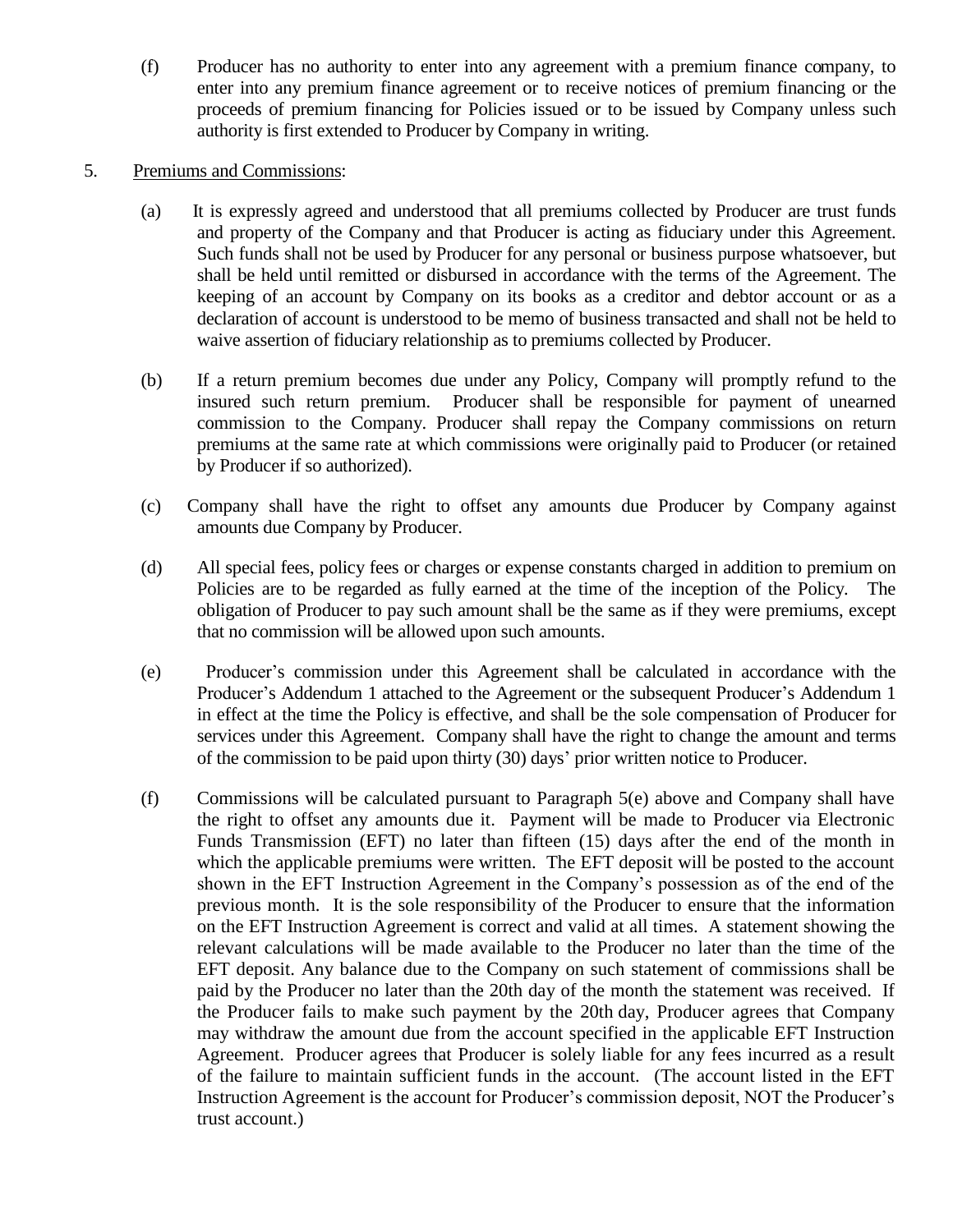#### 6. Expirations & Renewals:

- (a) Producer and Company expressly recognize Producer's independent ownership of the policy expirations covered by this Agreement and Producer shall retain ownership of these expirations during and after the termination of this Agreement except as specified herein. Producer hereby assigns to Company as security for its obligation to pay the Company, but not in payment, all sums due or to become due to Producer from the insured or insureds for whom such agency billed Policies were produced by Producer for Company and with full authority in Company to demand and collect these sums. On agency billed premiums so collected by Company, Producer shall be entitled to no commission.
- (b) To further secure the payment, when due, of any and all sums which may become due Company hereunder, Producer grants to Company a security interest in all the records of expirations of Policies produced through Company, including the ownership, exclusive use of same, and to have the rights of the holder of a security interest granted by law.
- (c) Producer agrees that this Agreement or any copy thereof may be filed as a financing statement if Company so elects. Producer hereby agrees to sign a UCC-1 Form and any other documents required to secure the Company's interest in the expirations and renewals.
- 7. Change in Operations or Producer: Producer shall give Company sixty (60) days prior written notice of any of the following changes to the operations of Producer's agency:
	- (a) If Producer is an individual and enters into a partnership or other business venture to act as an insurance agency with one (1) or more persons;
	- (b) If Producer is an individual or partnership and incorporates Producer's insurance agency or forms some other entity; or
	- (c) If Producer is an individual or partnership or corporation and transfers, sells, merges or consolidates any part of Producer's insurance agency or insurance business with any other entity.

Producer's failure to give the required notices will terminate the Agreement on the effective date of any of the above events at Company's sole option. Producer will forfeit all commissions, earned and unearned, on policies in force after the effective date of such an event.

The consent by Company to any such occurrence may be contingent upon a review of the background and experience of any new owner, the acceptance of the terms of this Agreement by any proposed new owners, the receipt of indemnity agreements from any proposed new owner or any other requirement which Company may reasonably impose prior to Company's determination that it will consent to, or reject, the proposed new owners.

- 8. Termination:
	- (a) This Agreement shall continue in force and effect until terminated by mutual agreement of the parties or by one of the parties giving thirty (30) days written notice of termination to the other. However, in the event of fraud or breach of any of its conditions or provisions on the party of Producer, this Agreement may be cancelled by the Company at any time thereafter, effective immediately, by notice to Producer. In the event of cancellation on account of fraud or breach of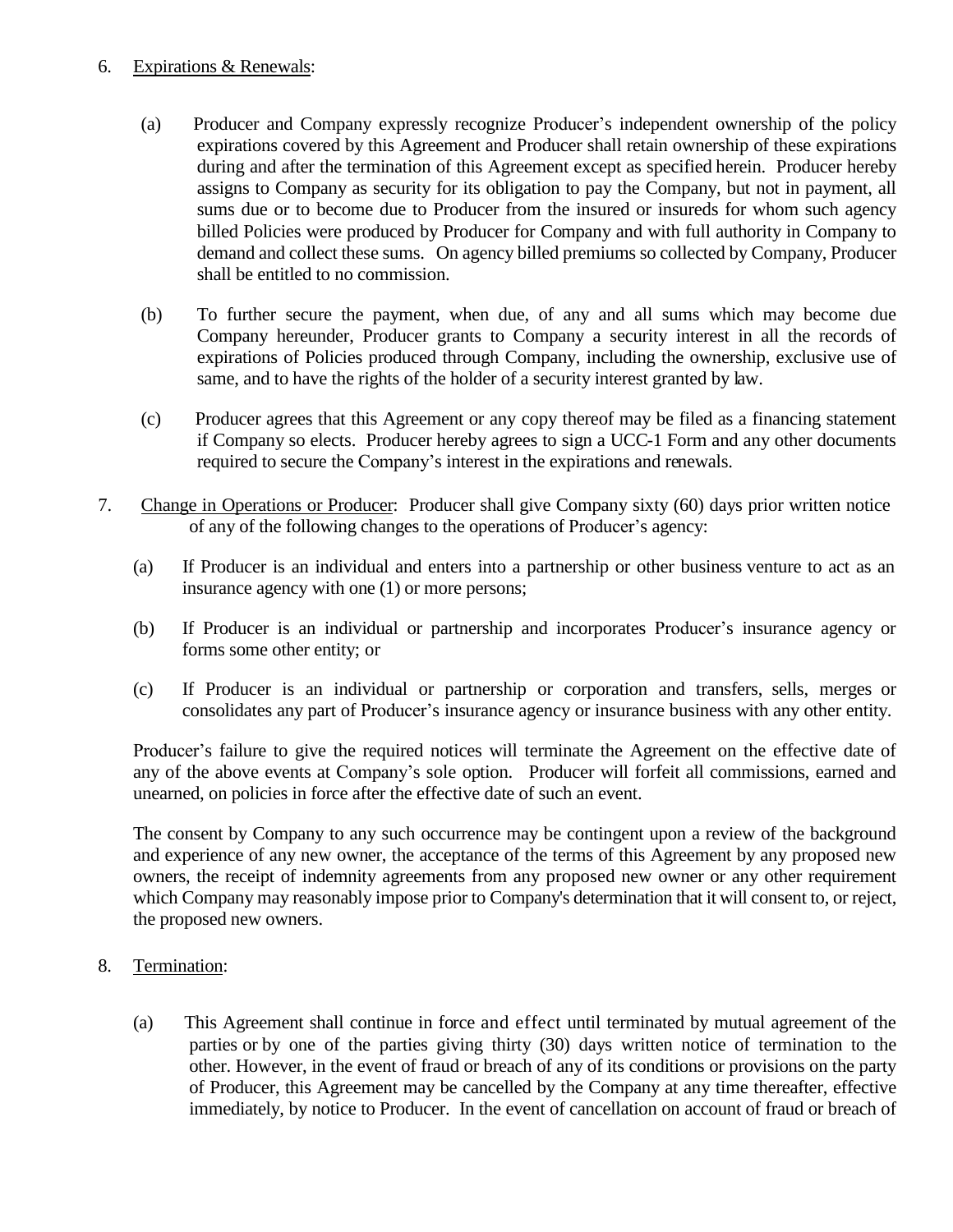conditions, any indebtedness of Producer to Company and all premiums in the hands of Producer or for the collection of which Producer is responsible shall, notwithstanding any provisions herein to the contrary, become immediately due the Company.

- (b) This Agreement shall terminate automatically and without notice in the event of cancellation, revocation, suspension or forfeiture of any license required by law for Producer's performance in any respect under this agreement. The maintenance of such license in good standing shall be at all times the responsibility of Producer as an express condition to continuation hereof and in the event of any cancellation, revocation, suspension or forfeiture of such license, Producer shall immediately notify Company of the complete details thereof, and Producer shall forfeit all commissions, earned or unearned, on Policies in force as of such cancellation, revocation, suspension or forfeiture of license.
- (c) This Agreement shall terminate automatically and without notice in the event of:
	- 1. Producer being insolvent or bankrupt or filing for protection from creditors related to bankruptcy or insolvency; or
	- 2. Producer or any of its officers, directors, or shareholders being convicted of any crime in violation of 18 USC §§ 1033-1034.
- (d) In the event of termination of this Agreement, Company shall timely notify each insured under a Policy to prevent the extension of the Policy beyond its expiration date.
- (e) The obligations of Producer to indemnify and hold Company harmless on any claim arising from failure of the Producer to comply with the terms of this Agreement shall survive termination of this Agreement.

#### 9. Administrative Provisions:

- (a) In the event Company shall have to institute any lawsuit to enforce the obligations assumed by Producer in this agreement or defend any lawsuit brought against Company because of its having entered into this Agreement, Company is entitled to recover from Producer all costs, expenses, judgments and attorney's fees incurred by Company in connection with any lawsuit.
- (b) The obligations and undertaking of each of the parties of this Agreement shall be performable in San Antonio, Bexar County, Texas. Producer agrees to pay the Company at its home office, all sums of money which may become payable to Company under this Agreement.
- (c) Producer shall immediately refer to Company all claims involving policies issued by Company hereunder. Any available documentation shall be faxed to the Company immediately.

#### **Producer has no authority to adjust or settle claims or to assign the adjustment of any claim.**

- (d) Company shall not be responsible for any expenses incurred by Producer without Company's prior written approval.
- (e) Any policy forms or other Company supplies furnished to Producer by Company shall always remain the property of Company and all property of Company shall be returned to it or its representative promptly upon demand.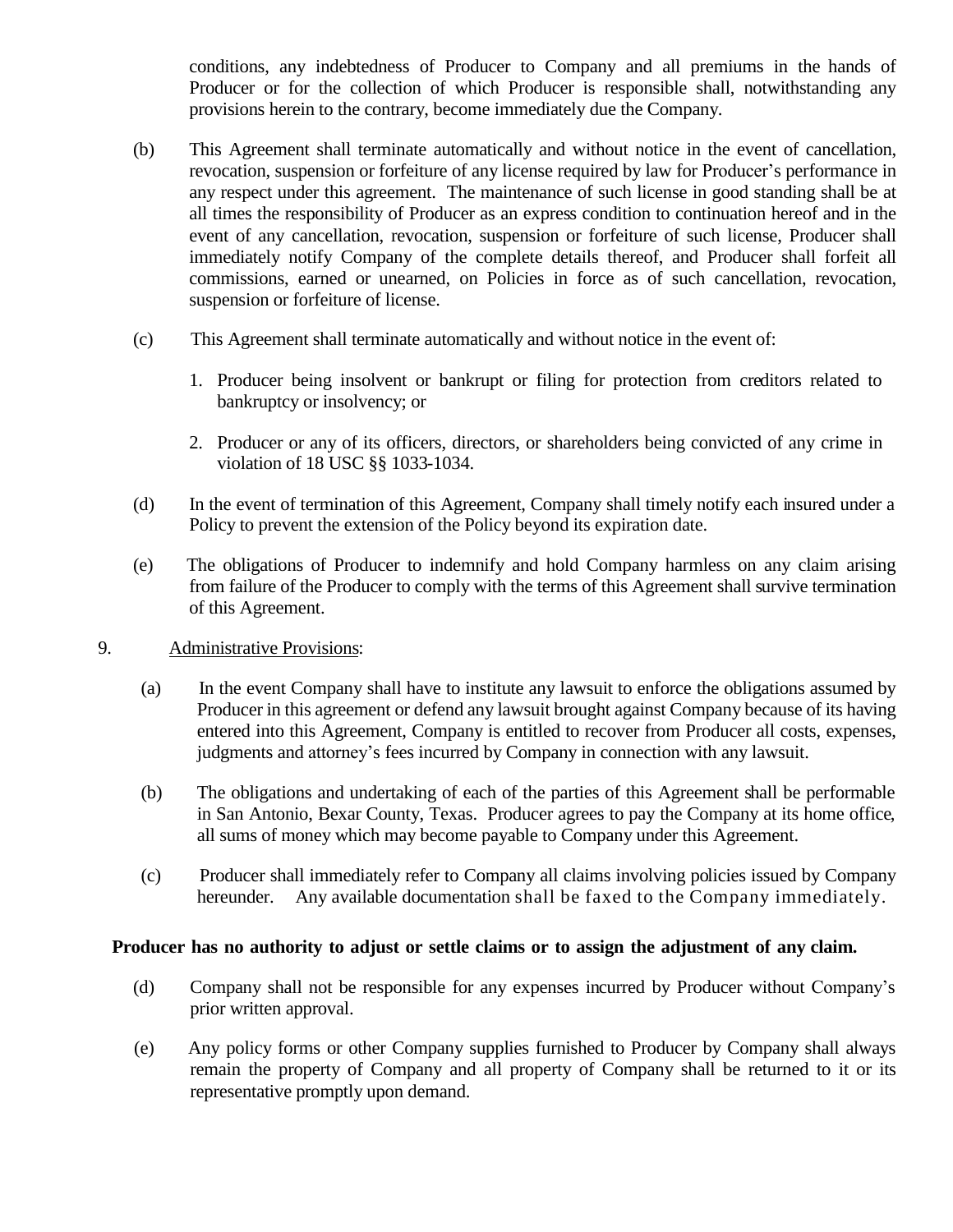- (f) Producer shall keep true and complete records and accounts of all transactions with policyholders and with Company. Such records shall be open at all times to the inspection of duly authorized representative of the Company. Producer's duties under this Section shall survive termination of this Agreement.
- (g) Producer shall not insert any advertisements concerning Company in any publications or issue any circular or paper referring to Company without first obtaining consent of the Company in writing.
- (h) Company and Producer expressly agree that Producer shall be an independent contractor of Company. This Agreement shall not be deemed to constitute the Producer as an employee of Company.
- (i) Producer agrees to notify the Company within twenty-four (24) hours of the receipt of all complaints from insureds and/or the Texas Department of Insurance and to immediately forward to the Company all notices of suits or suit papers that may involve the Company.
- (j) Company shall at all times have the right to cancel any Policy pursuant to any applicable statutes and/or regulations; however, Producer shall remain obligated to pay Company the earned premium thereon.
- (k) Producer shall timely and completely comply with all laws, rules and regulations, including all underwriting and other rules of the Company, in the conduct of business under this Agreement. Producer shall not expose the Company to any claim, litigation, administrative proceeding, fine or penalty by failing to so comply.
- (l) In the event Company receives an insufficient funds check from Producer, Company may elect to initiate cancellation on all in-force agency bill business, pursuant to any applicable statutes and regulations and deem insufficient funds as a material breach of contract, which may result in the cancellation of said Producer's Agreement. Company, at its discretion, may elect to process any new or renewal business applications from Producer and requests for endorsements of Policies in force only if accompanied by a cashier's check, certified check or cash, for the gross premium due, until such time as Producer pays in full the obligation covered by the insufficient funds check.
- (m) Producer agrees to maintain errors and omissions insurance covering its operations, including the obligations of this Agreement, in an amount not less than \$500,000 per claim and annual aggregate, with a deductible not to exceed \$10,000. Producer agrees to provide Company with an annual inforce copy of the errors and omissions insurance policy together with all amendments, endorsements, renewals, replacements and cancellations of such policy during the term of this Agreement.
- (n) Producer agrees to maintain agency licenses as required to conduct business with Company as required by the Texas Department of Insurance. Producer agrees to provide Company with an annual in-force copy of the appropriate required licenses for all Producer employees that will be selling Company products.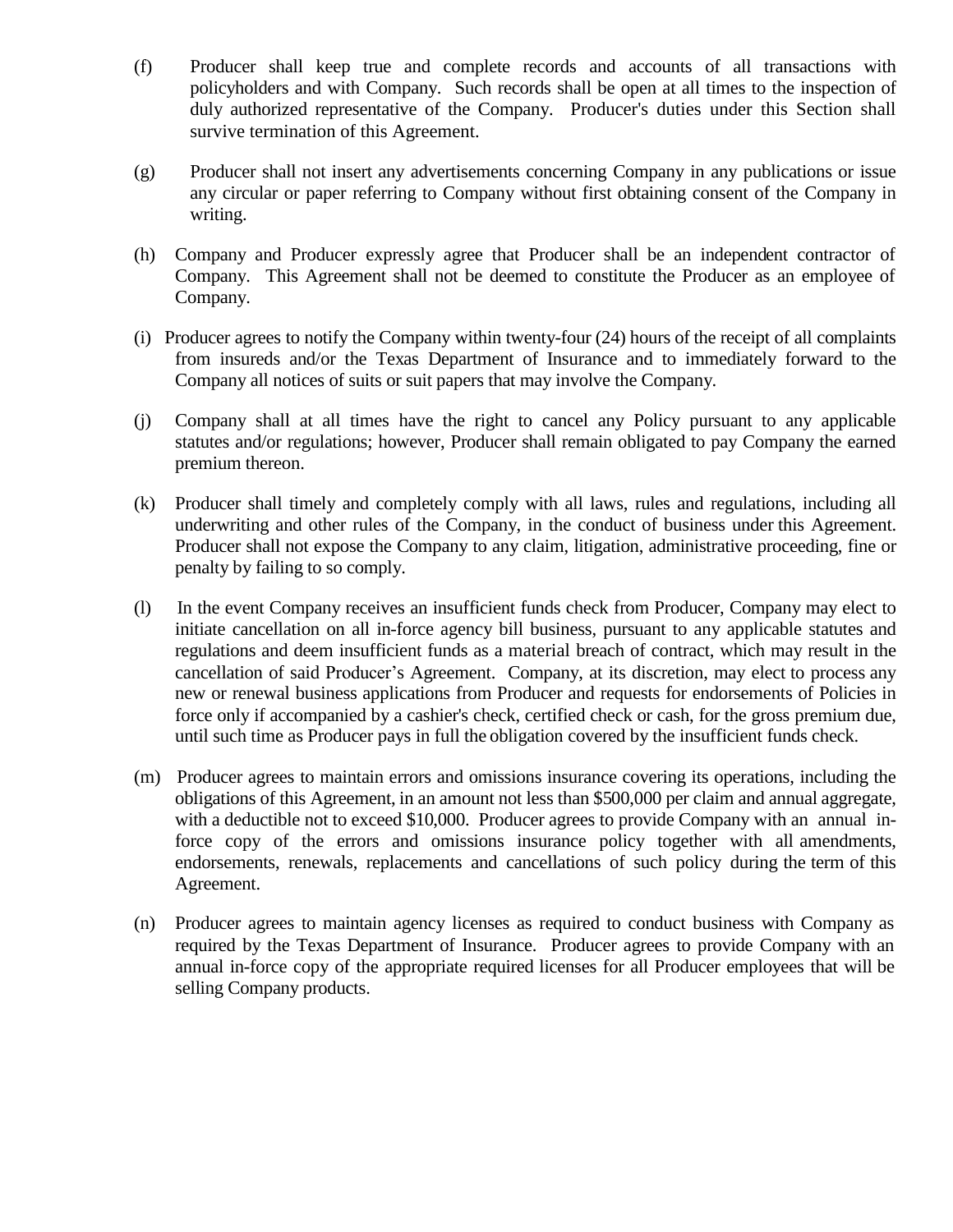- (o) If a conflict exists as to which duly appointed Producer is authorized to represent an existing or prospective policyholder, a written statement signed by the policyholder designating the Producer shall be binding upon the Producer and may be relied upon by the Company to determine the servicing Producer. The Company, in its sole discretion, shall determine which Producer is entitled to receive commissions, and the Producer agrees to be bound by Company's determination.
- (p) Producer agrees to submit all applications and requests for coverage changes electronically via the Company's web site and explicitly authorizes the Company to communicate with Producer electronically via email or facsimile and agrees to provide Company with updated email and facsimile information as needed. Producer also agrees to accept Policies and agency billing in electronic format when provided by the Company.
- (q) Producer agrees to service all business for which Producer is designated as the Producer of record, subject to the customary business standards of the insurance industry, except as otherwise agreed upon in writing by Producer and Company.
- 10. Dispute Resolution: In the event of a dispute between Producer and Company with respect to this binding Agreement, the parties expressly agree that they shall submit any such dispute(s) to be resolved by final and binding arbitration. Any award or remedy made may be confirmed in a Court having jurisdiction and shall not be subject to appeal. The arbitration shall take place in San Antonio, Bexar County, Texas, unless otherwise agreed upon in writing by both parties. The parties shall select an agreed arbitrator from that county. In the event that a party submits a demand for arbitration to the other party which is not responded to within fourteen (14) days, or is denied, the party seeking arbitration shall have the unilateral right to select the arbitrator and the selection shall be binding upon the party failing to respond or denying arbitration. This Agreement shall be construed in accordance with the laws of the State of Texas. The parties expressly covenant and agree that the duties under this Article shall survive termination of this Agreement.
- 11. Notice: Any notice required or permitted to be given under this Agreement shall be validly given or served in writing and delivered personally or sent by first class mail or registered mail, return receipt requested, postage prepaid, to the address on the signature page of this agreement, or to such other address as either party may hereafter designate in writing. Such notice shall be deemed delivered three (3) business days after being deposited in the United States Mail with prepaid postage and addressed as indicated in this Paragraph. The parties further covenant and agree that notice shall be validly given or served if Company sends said notice to Producer's business e-mail address Producer shall provide to Company and if Producer sends said notice to the e-mail address of a management level representative of Company.
- 12. Miscellaneous:
	- (a) The rights, privileges, interests, powers or claims of Producer arising under or growing out of this Agreement are not assignable (by sale or otherwise) by Producer, and no assignee shall acquire any rights thereto, without the prior, written consent of Company. The rights of any assignee under any assignment to which prior consent has been or may be given shall be subject to the lien given to Company in this Agreement.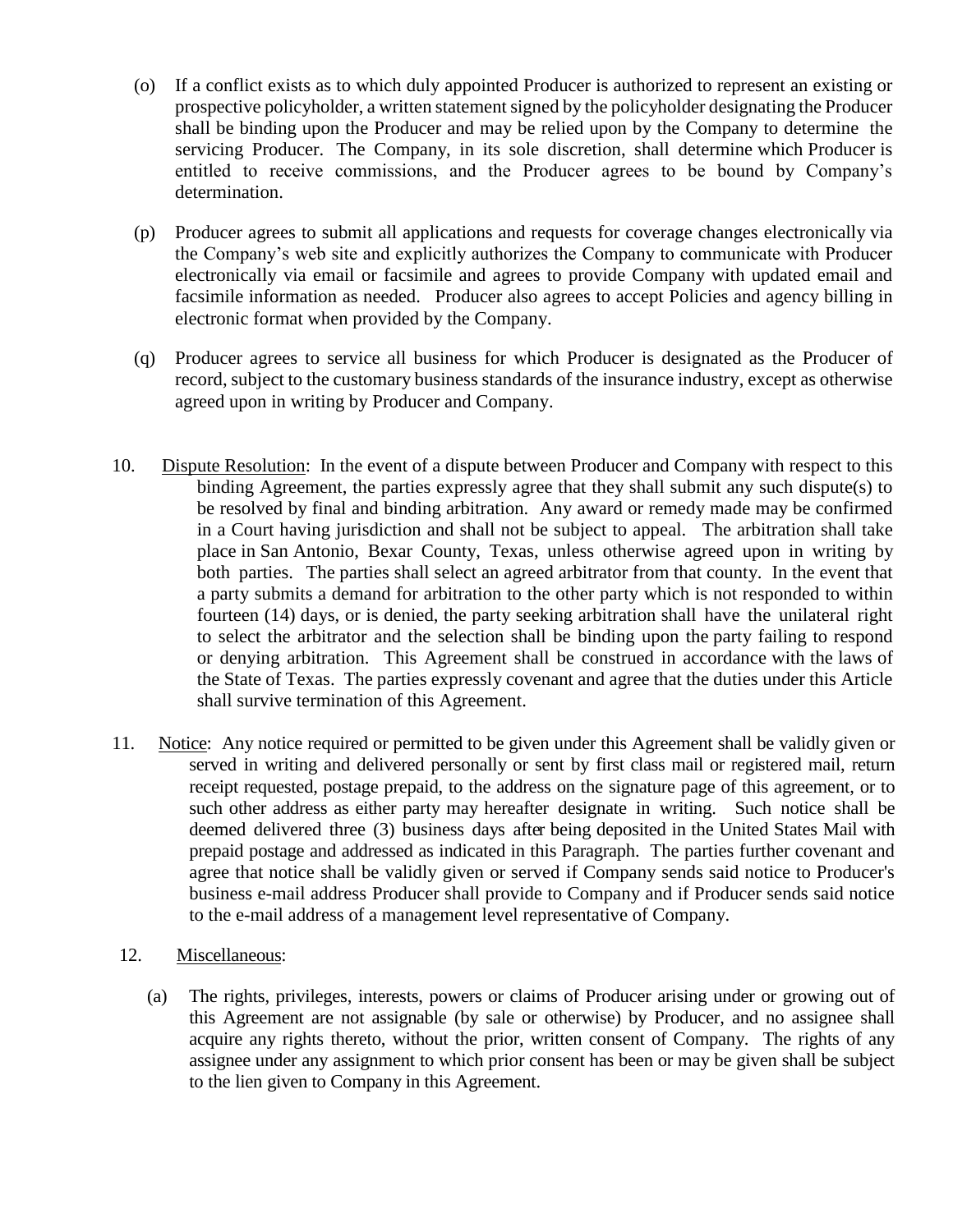- (b) No waiver of any breach or violation of any provision of this Agreement by either party shall be deemed made unless made in writing. Any such waiver shall not operate or be construed as a waiver of any subsequent breach or violation of this Agreement.
- (c) This writing represents the entire Agreement and understanding of the parties with respect to the subject matter hereof, it may not be altered or amended except by a subsequent written Agreement duly executed by all parties.
- (d) This Agreement, and its validity, performance, and effect shall be determined, and its terms construed in accordance with, the laws of the State of Texas.
- (e) The headings of the paragraphs in the Agreement are a convenience only, and shall not affect its interpretation.
- (f) This Agreement shall be binding upon, and inure to the benefit of, the parties, their respective heirs, representatives, successors and assigns.
- (g) This Agreement may be executed in two (2) or more counterparts, each of which shall be deemed an original, and all of which taken together shall constitute one and the same documents.
- (h) The parties hereto, hereby agree to execute and deliver all such instruments, and take all such action as may from time to time be necessary, in order to fully effectuate the purposes of the Agreement.
- (i) Words and phrases shall be read in context and construed according to the rules of grammar and common usage. Words and phrases that have acquired a technical or particular meaning, whether by legislative definition or otherwise, shall be construed accordingly. Words in the present tense include the future tense. The singular includes the plural, and the plural includes the singular. Words of one gender include the other gender.
- (j) The rights, duties and obligations of the parties to this Agreement, to such extent as they are not dealt with specifically or by necessary implication in this Agreement, shall be in accordance with the customs and usages prevailing in the insurance business in the State of Texas.
- (k) Producer represents that Producer, Producer's officers, and directors have not been convicted of any crime contemplated by 18 USC § 1033-1034, and agrees to report same to Company immediately should the same occur.
- (l) Producer represents that Producer, Producer's officers and directors, as applicable are duly licensed and in good standing in all states in which Producer, its officers and directors, as applicable are conducting business and agrees to report any investigation of or action taken against same (persons, entities, licenses, business) by a regulatory authority to Company immediately upon discovery.
- (m) Producer's ownership of affected expirations will transfer to Company under the following circumstances:

(a) Failure by Producer to satisfy a debt owed to Company within thirty (30) days of termination of this Agreement;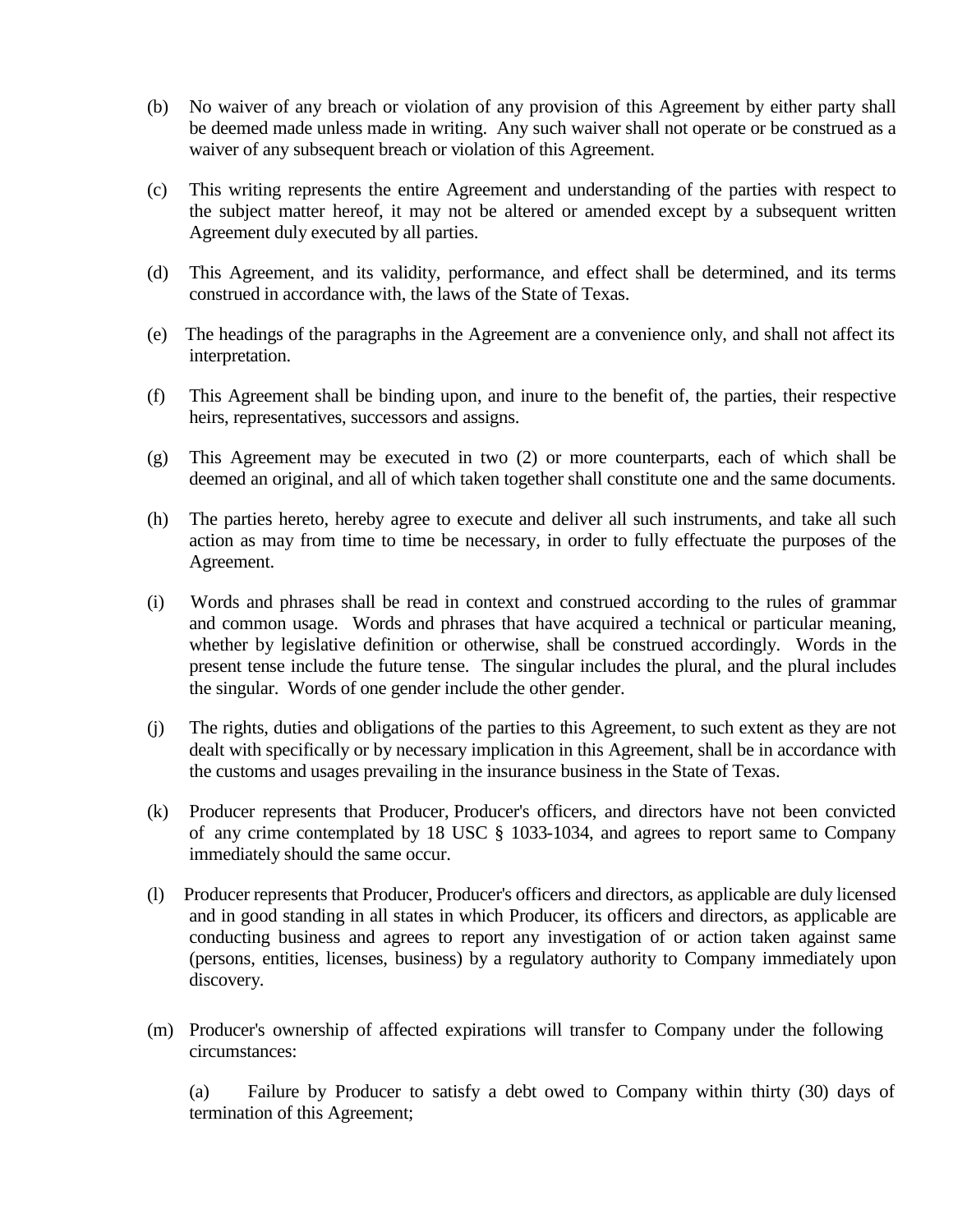(b) Failure by Producer to properly account for, and pay, all premiums for which Producer is liable upon thirty (30) days notice of a demand to provide such payment; or

(c) "Abandonment" of Producer's business. For purposes of this Agreement, "Abandonment" shall mean documented evidence of a consistent disregard of the affected business or premises of Producer.

- (n) This Agreement shall take effect as of the date entered on the first page of this Agreement.
- (o) Company agrees that it shall maintain the privacy rights of the parties to the contract and all third parties whose privacy rights could conceivably be affected. Company agrees that it shall comply with all state and federal laws and regulations pertaining to privacy rights and confidentiality.
- 13. Requirements Incidental to Electronic Processing: Company shall give Producer access to electronic processing of applications and for customer service, including any electronic signatures by an insured. The parties expressly agree that Producer shall:
	- (a) Follow proper identification procedures to determine and prove the identity of the applicant;
	- (b) Process all policy transactions and issue all applications on the Company's website with the effective date and time accurately reflecting the same date and time that the policy was bound. Producer shall not attempt to explain any web pages that confuse, or are unclear to, the applicant when presented, but shall stop the application process and notify a Company manager;
	- (c) Advise the applicant that the application will utilize an electronic signature process and the acceptance and use of such electronic signature must only be elected by the applicant while in the Producer's office. Producer shall also advise the applicant that the use of an electronic signature will not be denied legal effect or enforceability solely because it is in electronic form. The applicant may choose not to conduct transactions by electronic means;
	- (d) Provide the applicant with a copy of the completed application, digital signature acceptance confirmation, declarations, endorsements, exclusions, receipt and ID cards prior to the applicant's departure from the Producer's office and retain a copy of all documents delivered to applicant in Producer's files; and
	- (e) Refrain from making, altering, waiving, modifying, misrepresenting or discharging any of the terms or provisions set forth in a policy, endorsement, application, binder or Company's website.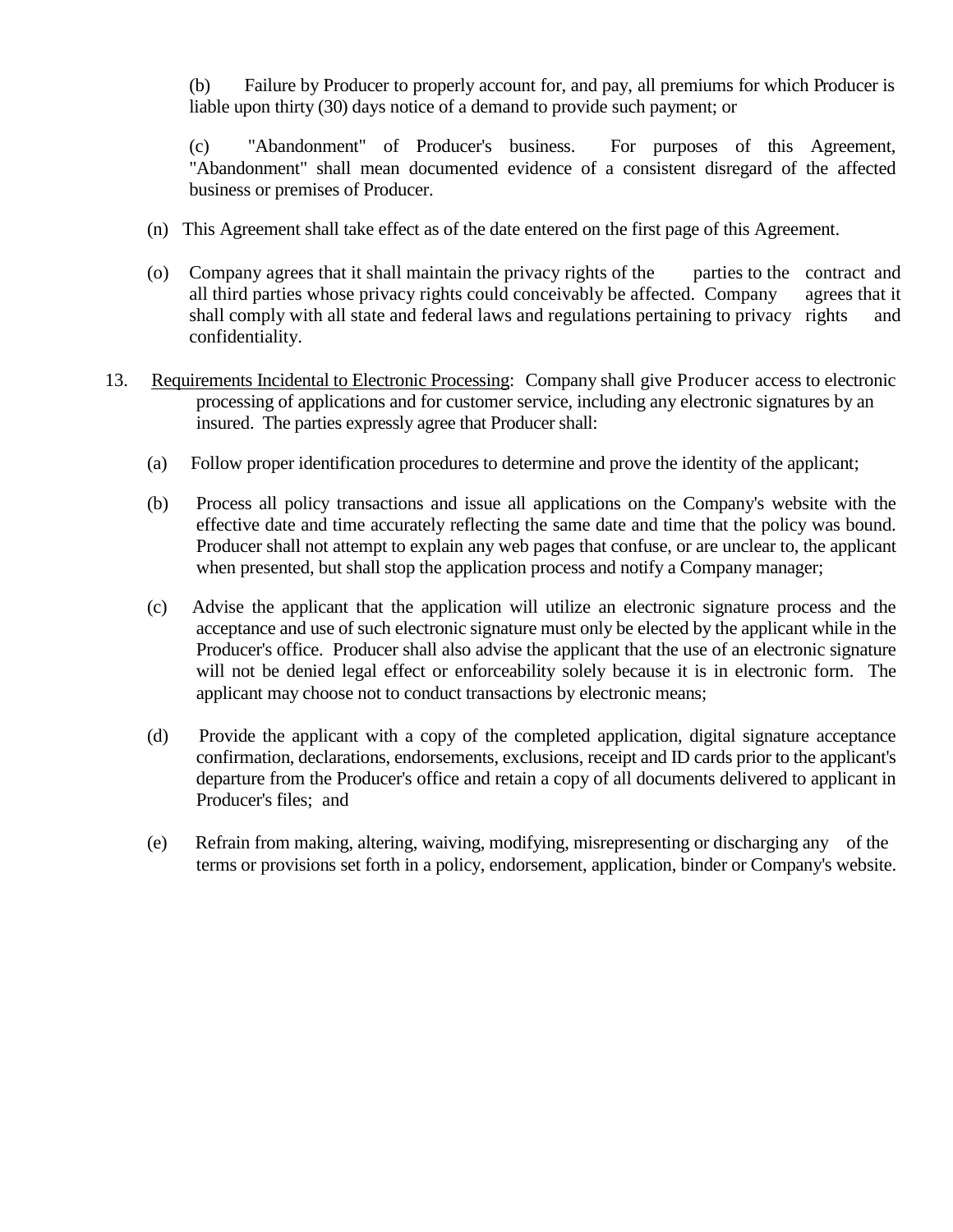## Company: **Acacia Insurance Managers, LLC**

|                  | By: $\qquad \qquad$ |
|------------------|---------------------|
|                  |                     |
|                  |                     |
| Producer: Agency |                     |
|                  | By: $\qquad \qquad$ |
|                  | Date:               |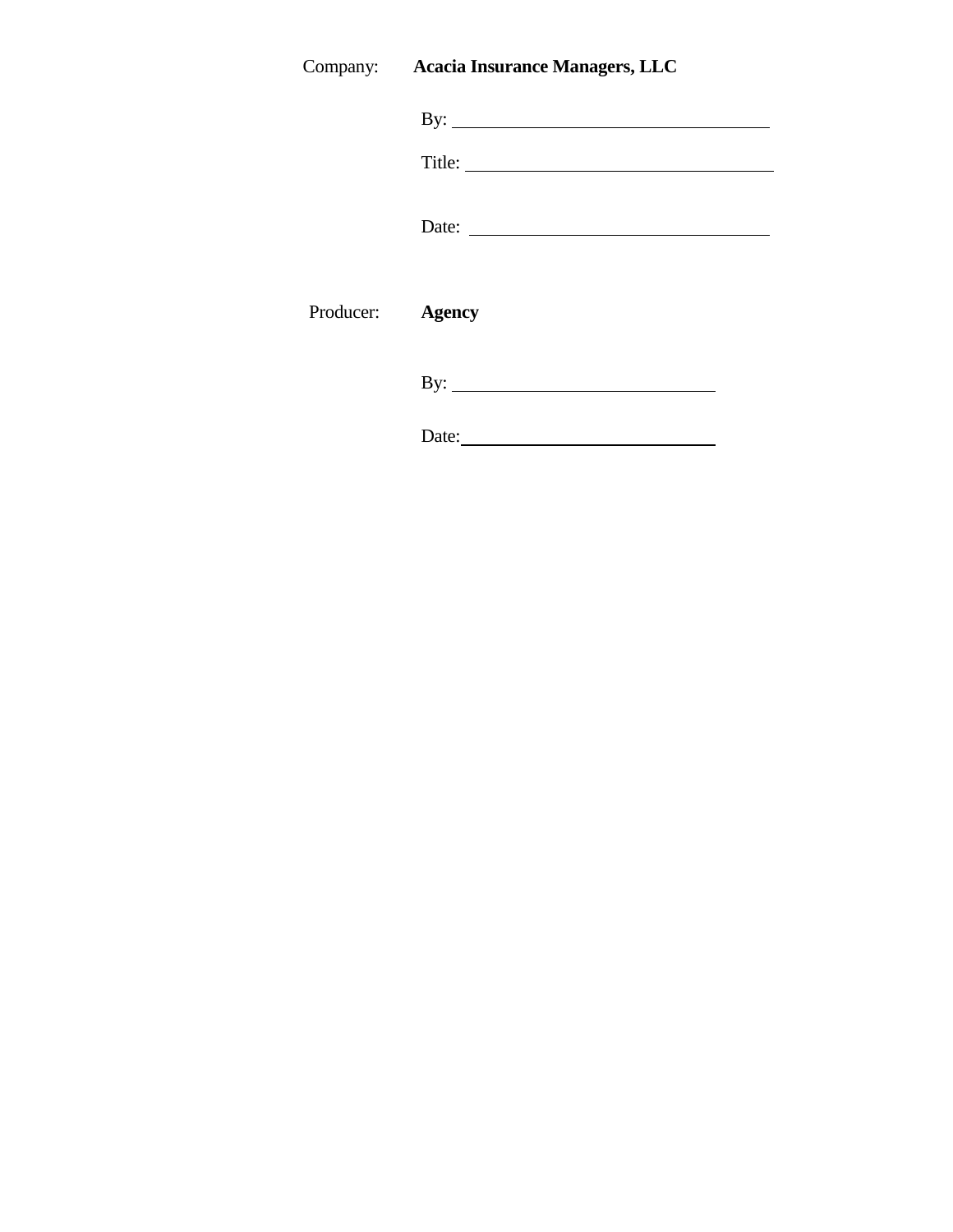#### **INDEMNITY AGREEMENT**

As part of the consideration to enter into the Producer Agreement, each undersigned party (and if more than one, jointly and severally) agrees to fully indemnify and hold harmless the in-compliance party, including successors and assigns, from any and all judgments, loss damage, costs and expenses, including attorney's fees which the other party may at any time sustain because of the failure to comply fully with the terms, provisions and obligations of said Agreement, including, but not limited to the payment of all sums of money which may become due thereunder and any agreement to indemnify. The undersigned each waive notice of any change, alteration or modification of said Agreement. This indemnification is unconditional and independent and not merely one of suretyship. The taking of security shall not relieve indemnitor hereunder. The indemnitor agrees to pay costs, expenses and reasonable attorney's fees incurred in enforcing the obligations of this Indemnity Agreement.

Without limiting the previous Paragraph, this Agreement to indemnify and hold harmless shall include the reasonable attorney's fees and related expenses incurred to prosecute or defend any lawsuit, administrative proceeding or arbitration; shall extend to any claim or assertion that the indemnifying party breached or waived any provision of any policy, endorsement or application; and shall include any claims or assertions of bad faith, breach of covenant of fair dealing, unfair claims or insurance practices, deceptive trade practices, extra- contractual or exemplary damages arising wholly, or in part, from the action or inaction of the indemnifying party.

The obligations of the Indemnity Agreement shall be performable in Denton, Denton County, Texas. Such of the undersigned as may be non-residents of the State of Texas recognize that this Indemnity Agreement is a contract with a resident of the State of Texas and to be performed in the State of Texas. Such of the undersigned as may be non-residents of the State of Texas hereby designate the Secretary of the State of Texas as said undersigned's true lawful attorney upon whom service of process may be made in connection with any suit which may be brought by Company to enforce the terms of this Indemnity Agreement.

|                  | Company: Acacia Insurance Managers, LLC |  |  |
|------------------|-----------------------------------------|--|--|
|                  | By: $\qquad \qquad$                     |  |  |
|                  |                                         |  |  |
|                  | Date:                                   |  |  |
| Producer: Agency |                                         |  |  |
|                  | By: $\qquad \qquad$                     |  |  |
|                  | Date: $\qquad \qquad$                   |  |  |